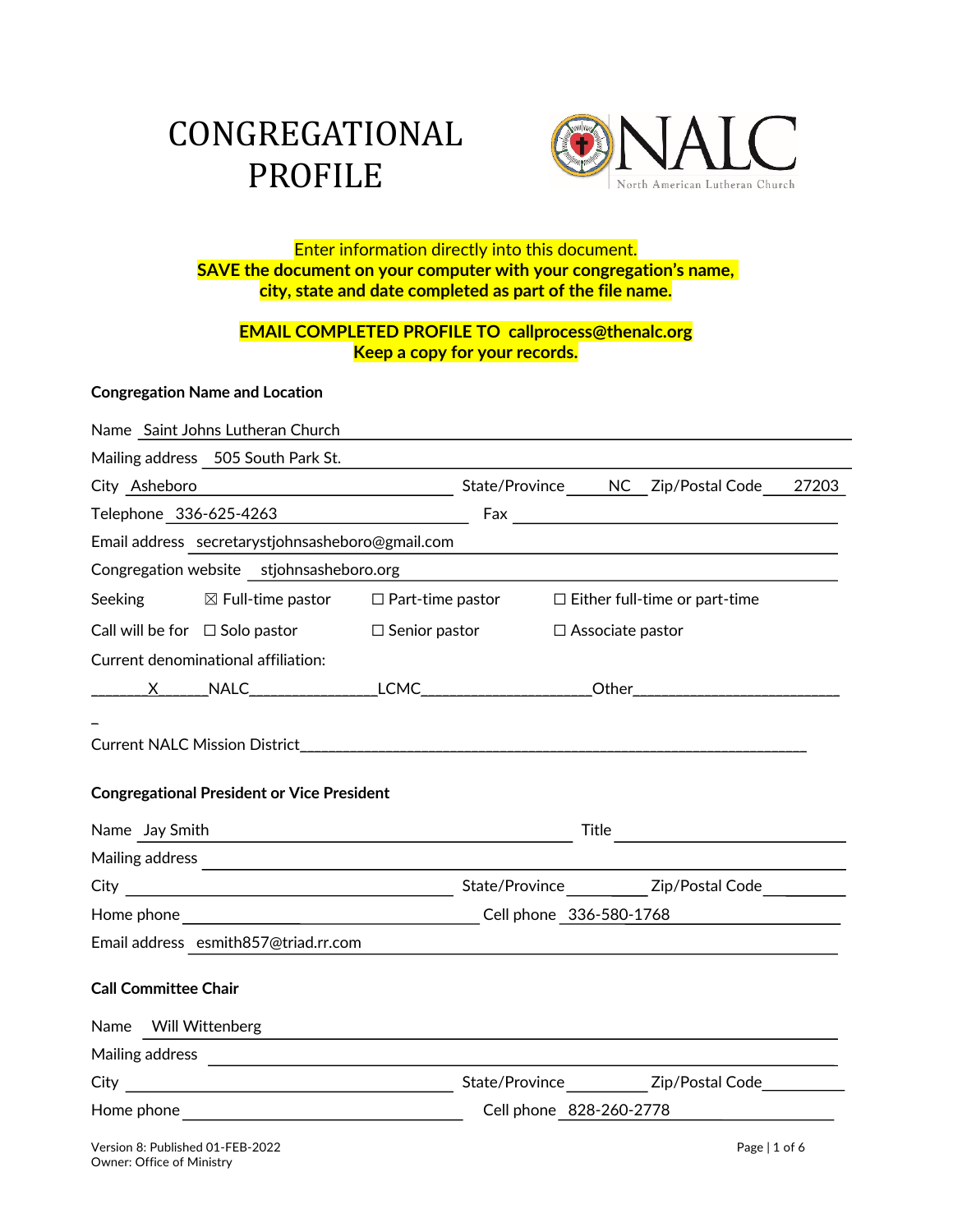| Email address wwittenberg54@gmail.com                                                                          |    |                                  |               |
|----------------------------------------------------------------------------------------------------------------|----|----------------------------------|---------------|
| <b>Congregational Demographics</b>                                                                             |    |                                  |               |
| Number of <b>paid</b> staff (full- or part-time): Clergy 1                                                     |    | Lay professionals 1              | Secretarial 1 |
| Average worship attendance                                                                                     | 60 | Average Sunday school attendance | 15            |
| to discuss also a most a communitation del desenvolvement de la capacitation de la constitución de la contende |    |                                  |               |

**Indicate the type of community in which your congregation is located (is it small town, small city, suburban, large city, farming, industrial, etc.).**

Small Town / Industrial

#### **Describe the congregation's ethnic composition and age distribution.**

Caucasian / Over 55

**Does the congregation have a clear vision for mission — a clear and shared understanding of where God is leading you? If so, state it as succinctly as possible.** 

Worshiping and witnessing for Christ

#### **What are the primary goals of your congregation?**

To bring people to a relationship with Christ

#### **Describe your congregation's worship practice (liturgy, hymns, vestments, music, hymnals, and frequency of Holy Communion).**

Traditional Lutheran

#### **Describe your congregation's Christian education ministry.**

We have three Sunday school classes

#### **Describe the congregation's current activities for mission and outreach.**

We serve or donate to the CUOC, Our Daily Bread, Naomi Heart, Back Pack Program, American Heritage Girls and give to the prison.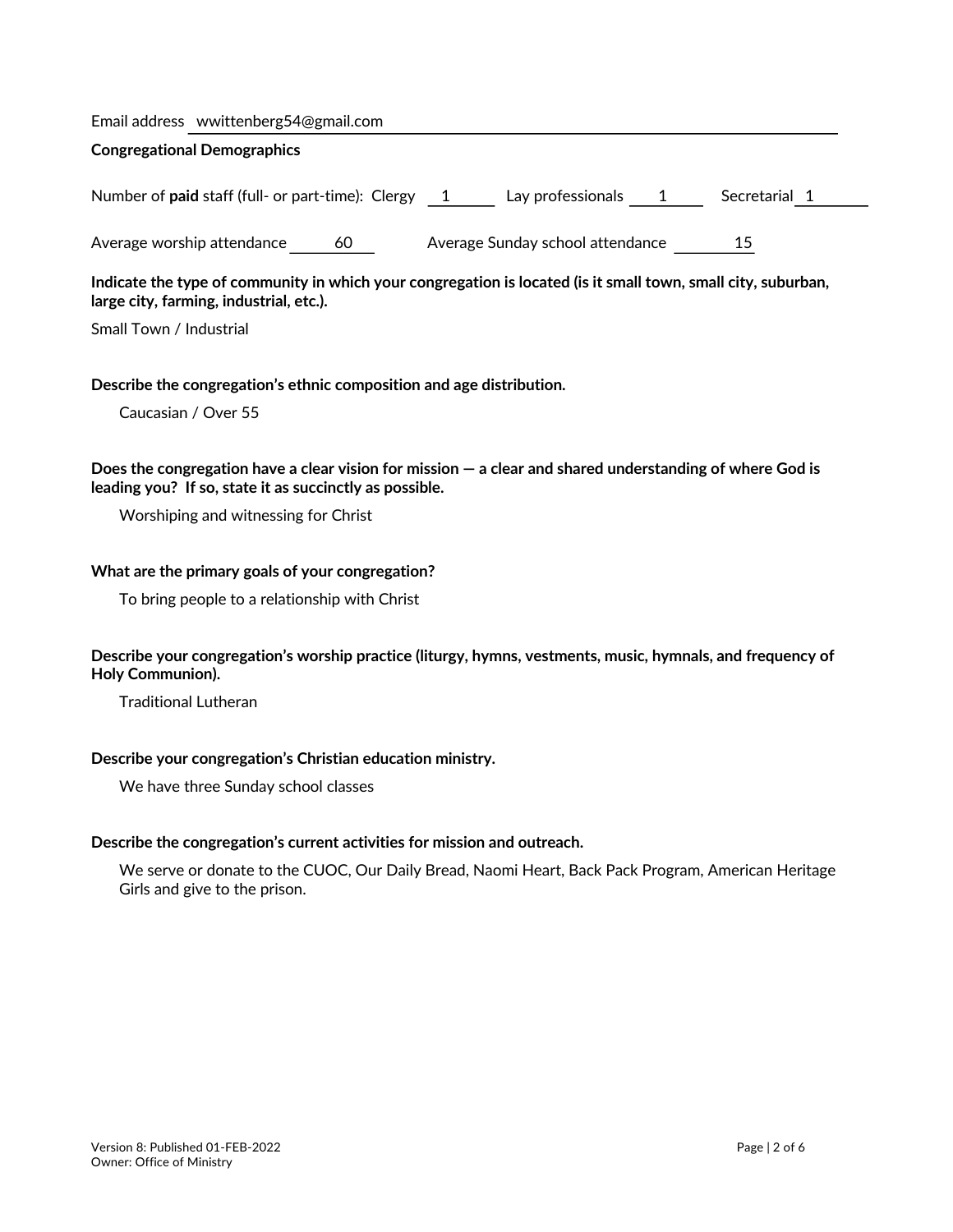**The NALC is committed to moving away from an institutional understanding of the Church, to the biblical commission to be a community of followers of Jesus who focus on being disciples and making disciples. Which best describes your congregation's understanding of this movement? [Type an X by the appropriate response]**

- \_\_\_ Totally unaware
- **Example 2** Have heard about it
- **EXECUTE:** Have been involved personally
- Some in the congregation are involved, some aren't
- **X** Congregation understands, is on-board and involved

#### **List the** *Top Five Things* **your congregations hopes for in its next Pastor**

- 1. Counselor
- 2. Bible based
- 3. Pastoral care
- 4. Educator / Reformist
- 5. Experience with youth program

**What were the three most significant events in your congregation's history? Provide the years in which these events happened and why they are important to your congregation.**

1938 founding 1940 Church was built 2012 Went from FLCA to NALC.

**Has your congregation participated in the Congregational Workshop Preparatory to the Call Process? [Type an X by the appropriate response]**

 **X Yes No**

#### **What were the three most significant results of the workshop?**

- 1. We learned of the shortage of Pastors
- 2. Learned a lot about each other as Church members
- 3. Bonded as a congregation

#### **Describe the nature and extent of any significant current or recent conflict in the congregation. Is this conflict resolved, or ongoing? If resolved, how was it resolved?**

Normal congregational conflict. Whatever conflict arose we were able to diffuse quickly.

# **How does your congregation handle conflict/tension? Which of the following do you think best describes your congregation? [Type an X by the appropriate response]**

 $\perp$  As a church, we respect and listen to each other and work things through without generating divisiveness.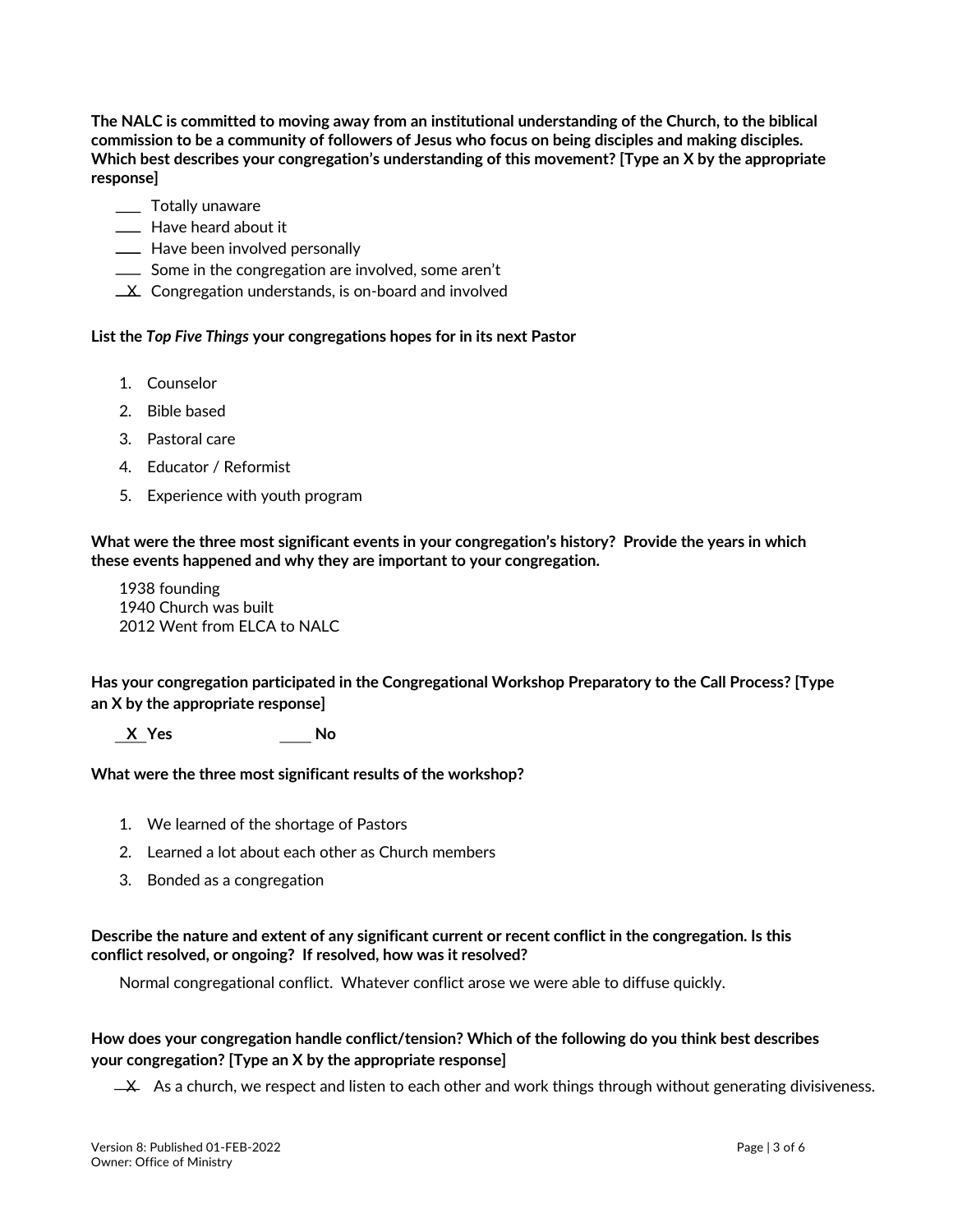- As a church, we try to respect and listen to each other, but it is not uncommon for differences of opinion to be a problem and for some people to choose sides. Some have left our church because of conflict.
- Conflict hurts our sense of unity, but we tend not to talk about it.
- $\overrightarrow{+}$  Painful experience with conflict has been present, but it has been worked through, and we have learned from the experience.
- We have had some painful experiences with conflict, and they linger in the background.
- Open conflict is present, and we need a minister who can help us deal with it.
- Other (describe)…...

# **What was the nature of the relationship between your last pastor and the congregation? Positive? Struggling? Cooperative? Tense?**

Cooperative

# **How did your council/congregational leaders work together with your last pastor? [Type an X by the appropriate response]**

- Leadership is shared, with shared decision-making
- Pastor makes important decisions
- $\rightarrow$  Council makes decisions with pastoral input
- Council makes decisions without pastoral input

#### **Is your pastor a member of council with: [Type an X by the appropriate response(s)]**

X Voice \_\_\_\_\_Vote

#### **Congregational finances**

Total budget for last fiscal year:  $$$  \$214,910

Benevolence to the North American Lutheran Church:  $$$  \$5500

Other benevolence: \$ \$8,000

Total debt of the congregation: \$ 0

Total savings, reserves, and endowments:  $$$  \$325,736.98

#### **Compensation of Last Pastor**

| Salary: \$\$23,268                             | Parsonage/housing allowance: \$\$21,000 |
|------------------------------------------------|-----------------------------------------|
| Social security offset: \$\$4,456              | Pension: \$ \$7,750                     |
| Health Insurance: \$15,625                     | Vacation: 4 weeks /TBD                  |
| Continuing education (time/funding):<br>\$2600 |                                         |
| Travel reimbursement: \$4,000                  |                                         |
| Other: Cell Phone \$960                        |                                         |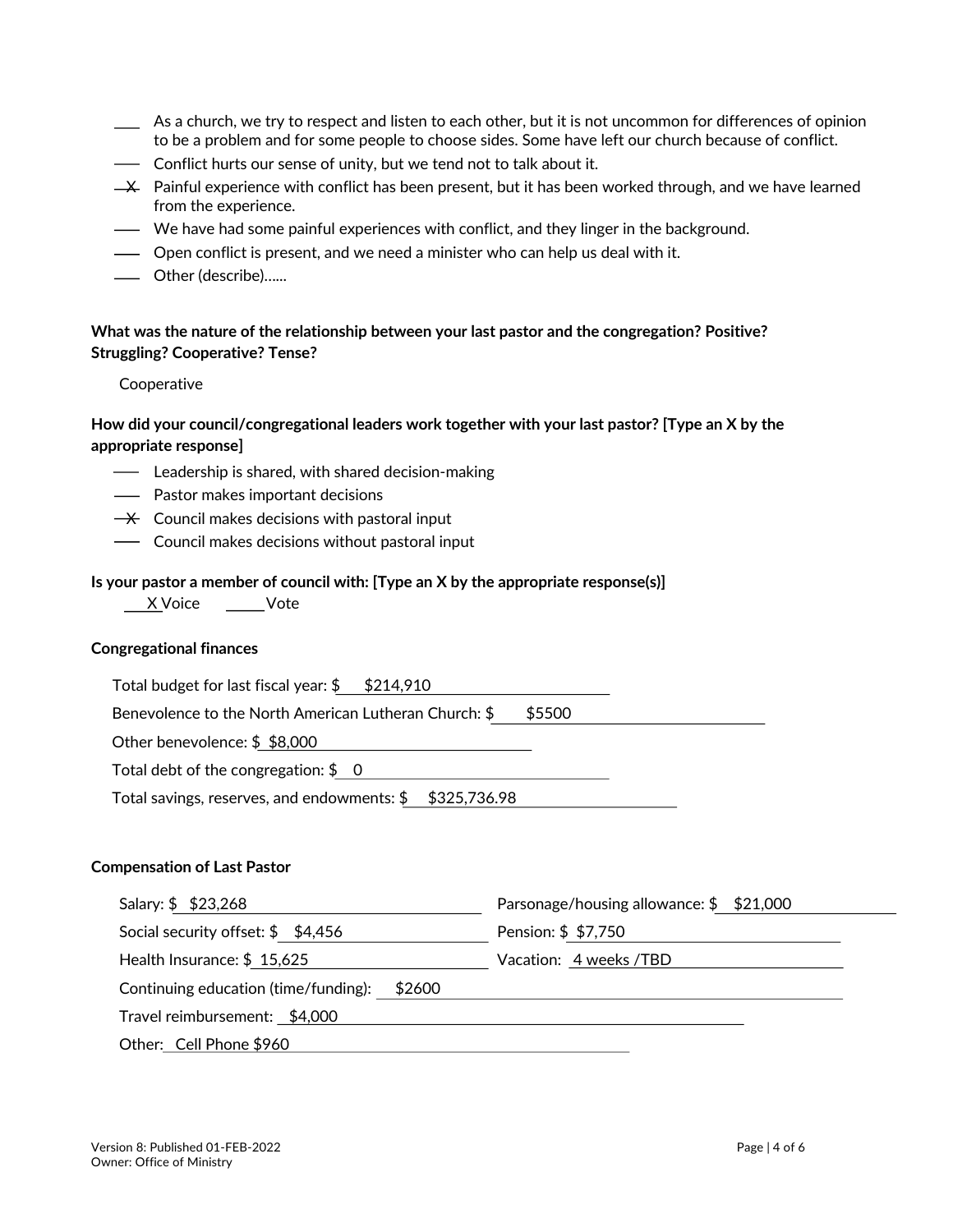**When the Congregational Vacancy List is updated, a short paragraph (3-4 sentences) is included announcing each congregation's ministry. This paragraph is the first contact with pastors being introduced to your congregation and community. Since you are most familiar with your congregation and your community, you will want to present the highlights and attractions plus the needs of your congregation and community in this paragraph.** 

St. Johns Lutheran Church is a small, loving traditional Lutheran Church. We have a strong relationship with other churches in our community with whom we help support many local missions and musical opportunities. We have many fine schools in Asheboro with a large diverse population. The St. Johns congregation is well educated and hard working in Church and in our community. We love our traditional service and strive to bring people to a passionate relationship with Christ through ministering and Holy Communion.

**Consider filming a video to be included with your Congregational Profile on the NALC website Vacancy List. We invite your call committee to make a 3-5 minute video introducing prospective pastoral candidates to your context and congregation. The video can be informal, explaining what your congregation is seeking in a pastor and showing images of the members of your congregation and your worship environment. Here are some sample videos: Example One, Example Two. These samples were not produced by the NALC. They are both simply examples of the type of content you could include in a video.**

#### **Video Submission Instructions:**

| Upload your video to YouTube or Vimeo. (Here are instructions on how to upload to YouTube:               |
|----------------------------------------------------------------------------------------------------------|
| wikihow.com/Upload-a-Video-to-YouTube.) Include a link to the video below. Make sure the link allows for |
| public access to the video.                                                                              |

[video link]

Provide any other information about your congregation that may be helpful in the call process.

[enter text]

|  | Completed by: Will Wittenberg |
|--|-------------------------------|
|--|-------------------------------|

Date: 3-10-22

# **SUBMISSION INSTRUCTIONS:**

**SAVE A COPY OF THIS PROFILE TO YOUR COMPUTER. Use "Save As" and specify document file name as:**

**State, City, Congregation name, Date**

**\*\*Email a copy of the completed profile to the NALC Call Process Coordinator, callprocess@thenalc.org**

Alternative submission method ONLY if you do not have email: Print and mail the complete profile to:

North American Lutheran Church Attn: Pastor Shelly Schultz 2655 Innsbruck Drive, Suite A New Brighton, MN 55112-9304